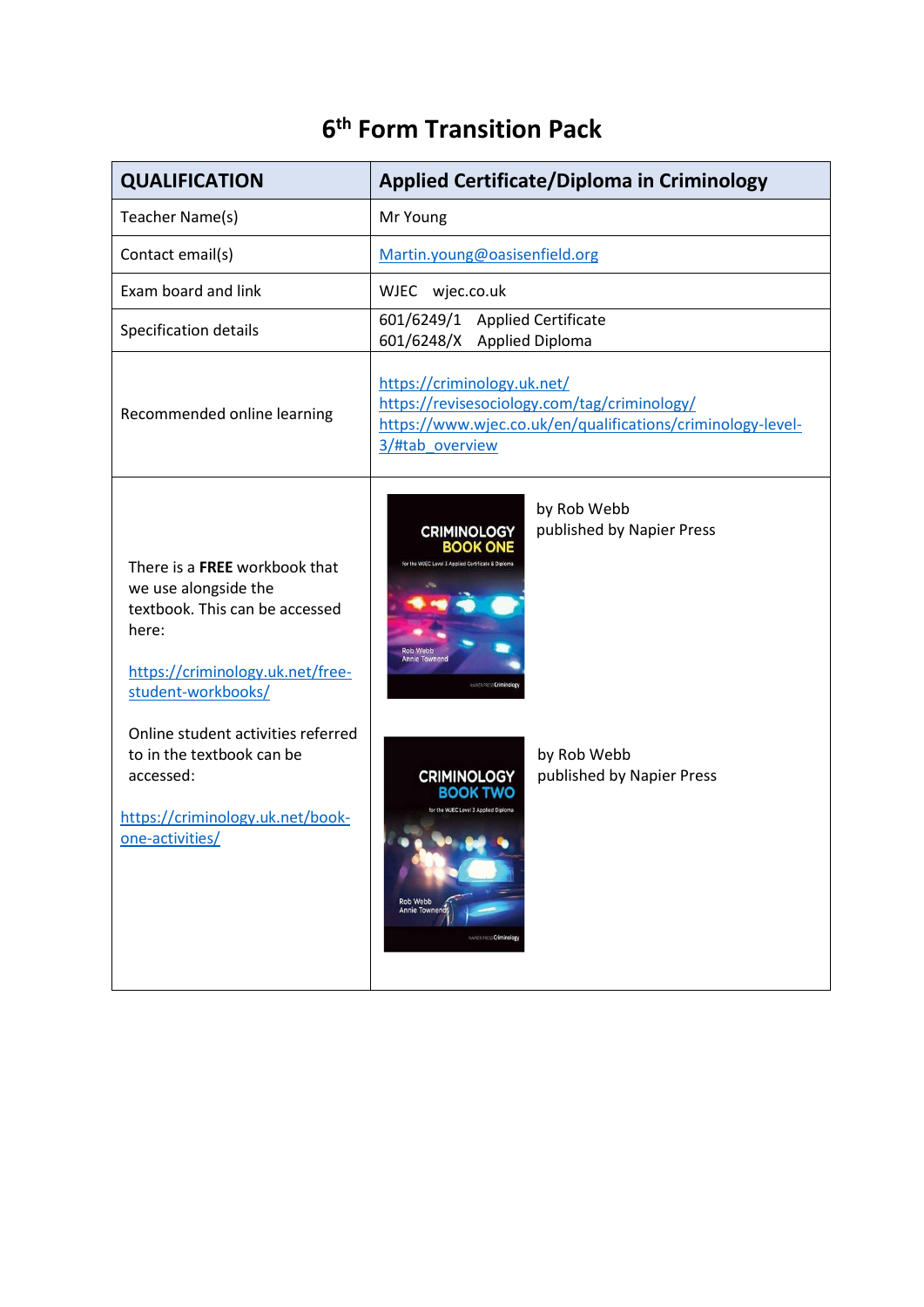

We recommend you use Cornell Notes to prepare for your new course. Please see this video to help you develop the technique:

#### **<https://youtu.be/WtW9IyE04OQ>**

Please complete the activities in this booklet in readiness to begin your study of Level 3 Criminology. These should be handed in to me in your first lesson in September. Remember – Sixth Form study is hard work and there are no short cuts. Commitment to your studies is essential.

Good Luck and Stay Safe!

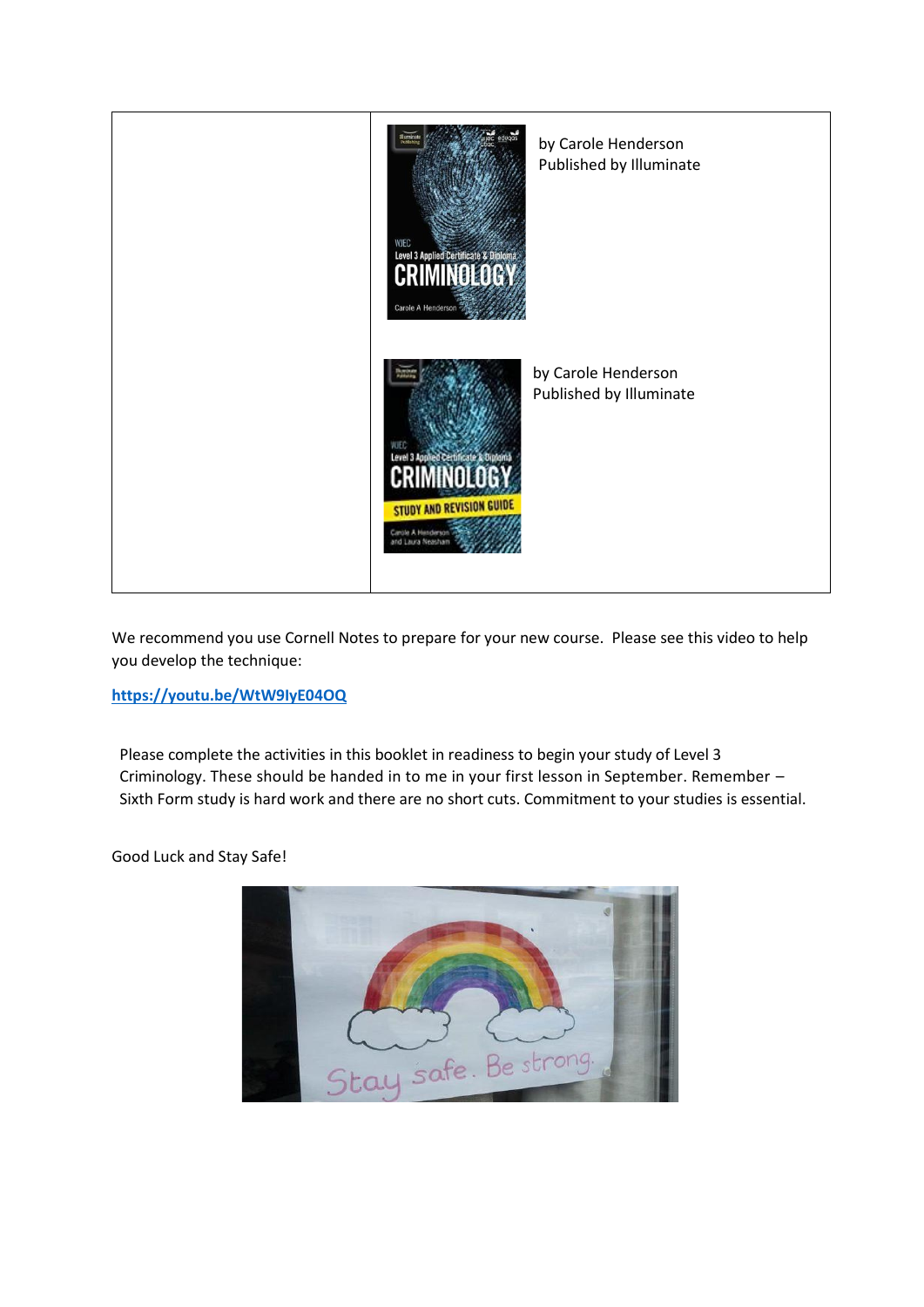## **Welcome to Applied Criminology!**

You have chosen a subject that combines elements of psychology, law and sociology and that complements studies in humanities. Each unit has an applied purpose which demands that learning is related to authentic case studies – this is the interesting bit! It will certainly 'keep you on your toes' and make you think in ways you couldn't imagine. You will certainly have a very different outlook on society by the end of your course.

#### **Overview of the course:**

This is a two-year course. Units 1 and 2 completed in the first year comprise an 8-hour Controlled Assessment plus a formal examination. This is replicated in Year 2 with Units 3 and 4. You must **complete and pass ALL units** to gain the Diploma. The overall grades will be recorded on a scale A\*-E.

Unit 1: Changing Awareness of Crime (Controlled Assessment) Unit 2: Criminological Theories (Exam) Unit 3: Crime Scene to Courtroom (Controlled Assessment) Unit 4: Crime and Punishment (Exam)

Look at the specification for more detail about these topics. You can find this at: [https://www.wjec.co.uk/media/21xjkr24/applied-diploma-in-criminology](https://www.wjec.co.uk/media/21xjkr24/applied-diploma-in-criminology-specification-from-2015.pdf)[specification-from-2015.pdf](https://www.wjec.co.uk/media/21xjkr24/applied-diploma-in-criminology-specification-from-2015.pdf)

You will be expected to **know and understand** the information covered, to be able to **apply** that knowledge and understanding and to be able to **analyse and evaluate** that knowledge and understanding.

#### **Expectations of the course:**

- Lessons consist of taking notes, group discussions, watching relevant DVDs/documentaries, group work and PowerPoint presentations.
- Homework consists of note making, wider reading, research, past exam questions, power points and essays. It is expected that about 5 hours a week will be spent on Criminology homework.
- The *Reading and Watching List* on the following page will help you to gain wider knowledge and a broader framework in which to apply your knowledge. You will be expected to choose something to watch/read every half term and to feed back to the rest of the class. You may do this individually, in pairs or groups.
- Your progress will be reviewed on a regular basis. The review process will provide feedback at specific times throughout the year. You will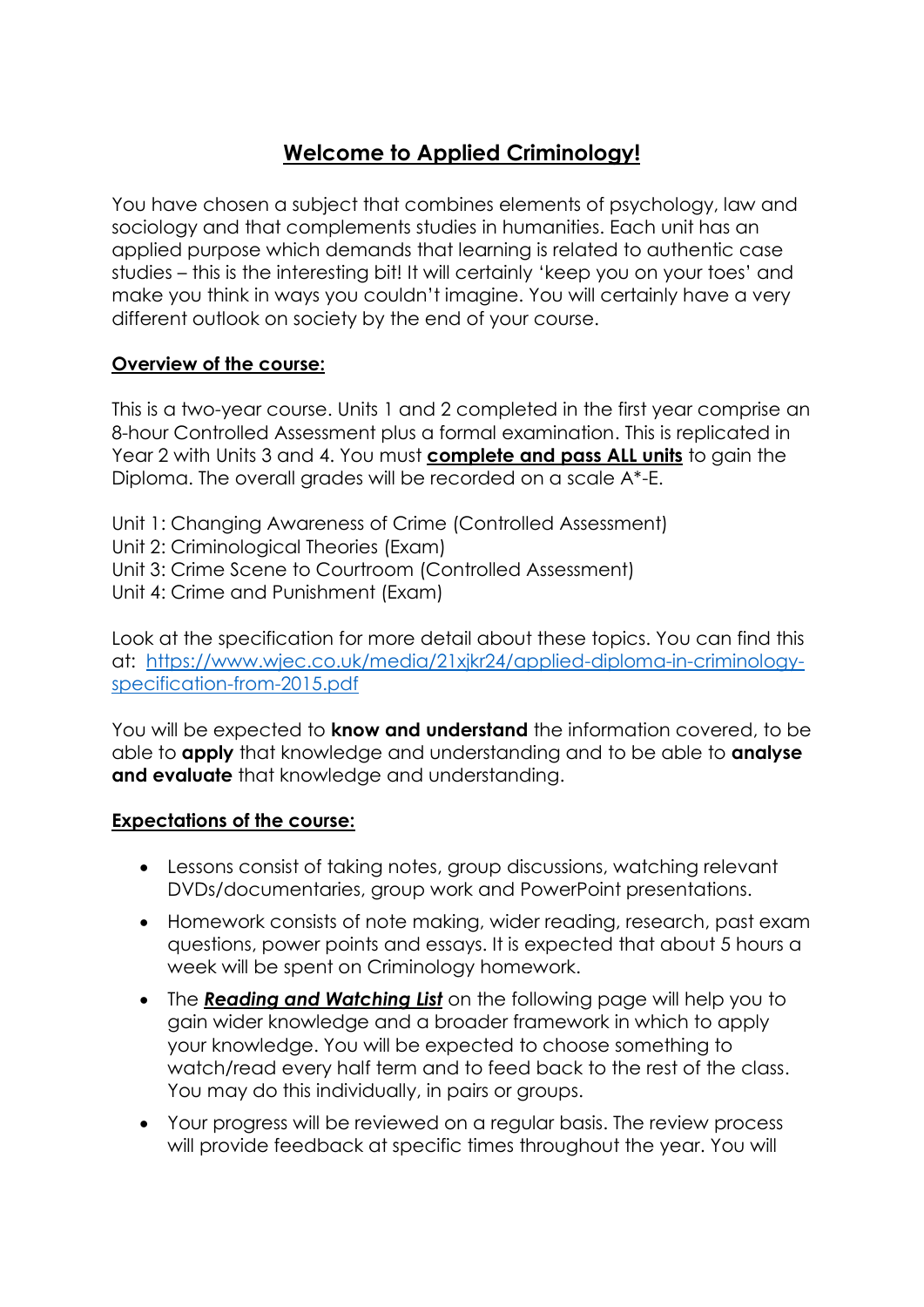also be expected to be within two grades of your target grade on each piece of work.

- You are expected to use the resources available to you in the library and common room here and are strongly encouraged to use libraries outside of school, not just the internet.
- Make a Criminology chat/whatsapp for discussion.
- Your folders of notes will be checked on a regular basis to see if you are organised and up to date with your work.
- USE YOUR STUDY TIME AND BE PRO-ACTIVE.

## *Reading List - Criminology*

- 1984 George Orwell
- Folk Devils and Moral Panics Stanley Cohen
- A Glasgow Gang Observed Patrick James
- Gang Leader For A Day Sudhir Venkatesh
- Fake Law The Secret Barrister
- Traces: Memoir of a Forensic Scientist and Criminal Investigator – Patricia Wiltshire
- My Life With Murderers David Wilson
- A wide range of newspapers including The Guardian and Independent

## *Watching List - Criminology*

- Any documentaries, including Panorama, Louis Theroux, Stacey Dooley, Mind of a Murderer etc
- Black Mirror series (Netflix)
- Goodfellas
- The Godfather (part 2 is the best)
- Legend
- McMafia (previously BBC i-player)
- Freedom Writer's Diary
- Dangerous Minds
- Chernobyl (drama)
- When They See Us (Netflix)
- The Society (Netflix)
- Blood Diamond
- Ted Talks/Crime/Criminal Justice
- Orange is the New Black (Netflix)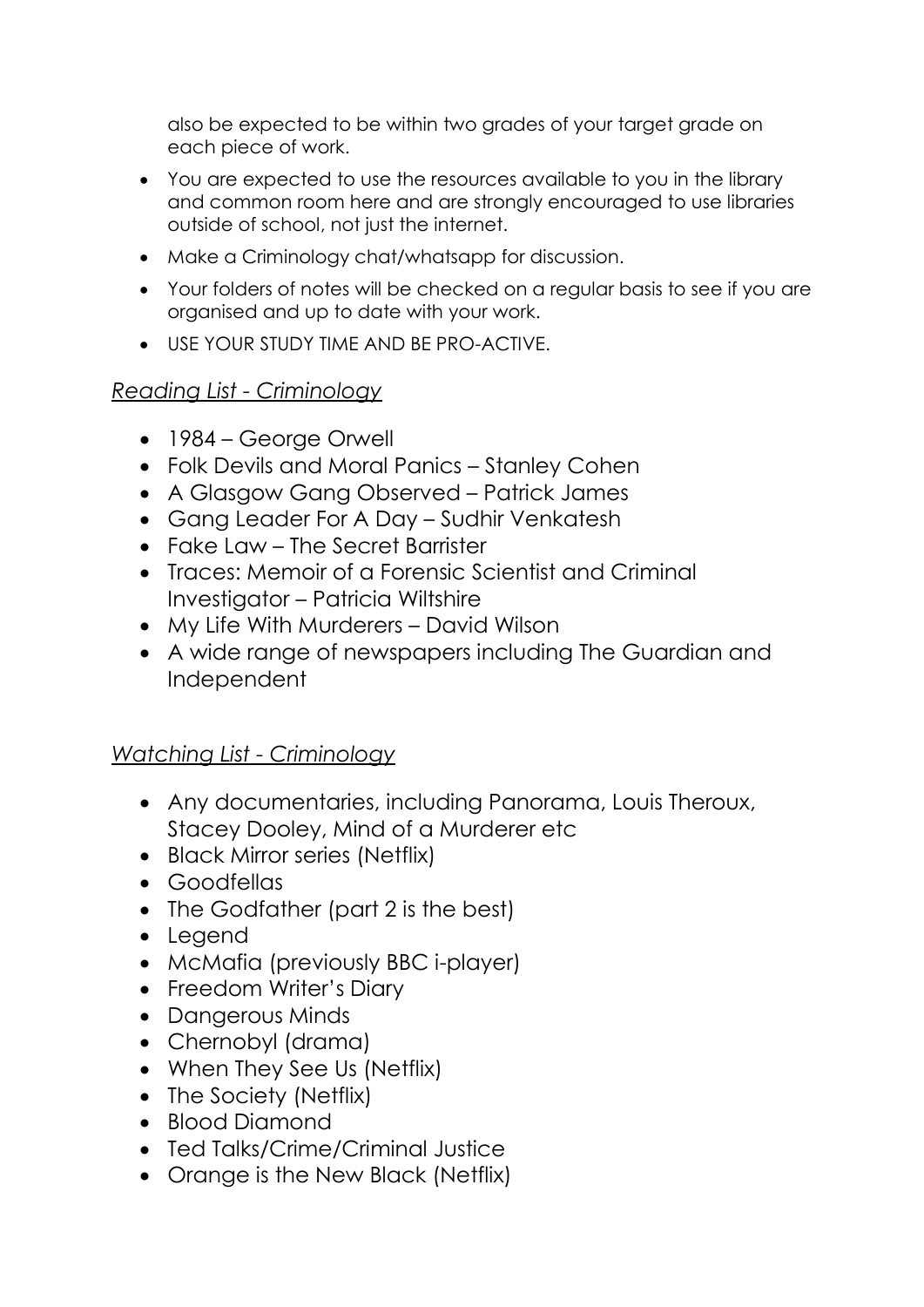- The Innocence Files (Netflix)
- Cold Case Files (Netflix)
- $\bullet$  I Am A Killer (Netflix)
- When They See Us Now Oprah Winfrey (Netflix)
- The Stanford Prison Experiment (Youtube)
- The Push Derren Brown (Netflix)
- MacIntyre Undercover: The Chelsea Headhunters (Youtube)
- The Shawshank Redemption
- The Green Mile

## *Task 1*

Watch the following clip and jot down 5 things that tell you what Criminology is.

## <https://www.youtube.com/watch?v=tdaqqlFQdTE>



## *Task 2*

What's the difference between a crime and deviance?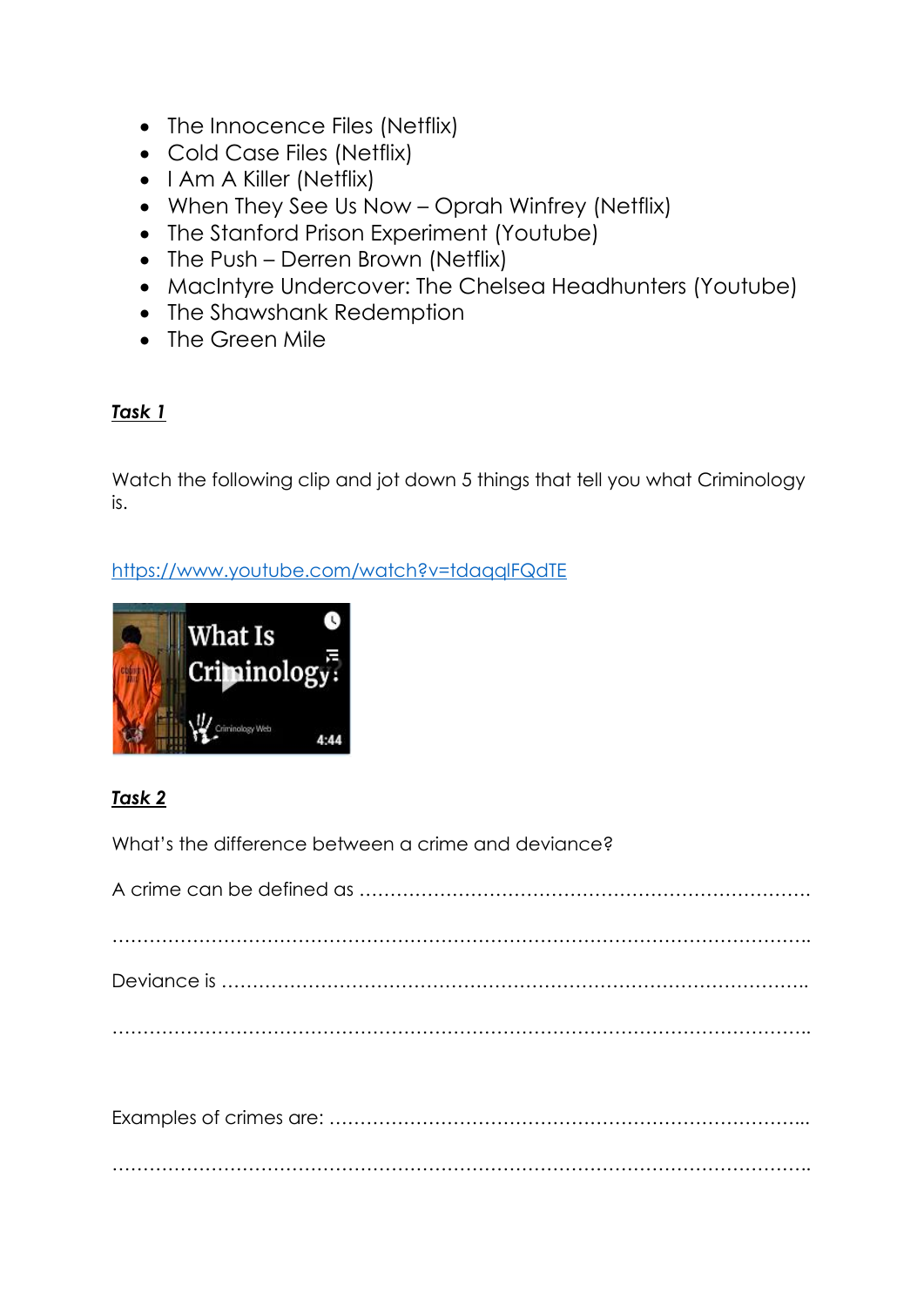Examples of deviance are: ………………………………………………………………. …………………………………………………………………………………………………..

#### *Task 3*

Famous Faces and their crimes? Or deviance? Match the famous face to the act of crime or deviance.





- A. Trespassing and damage of property leading to loss of owner's income
- B. Arrested for possession and being under the influence of drugs, possession of an unloaded gun and trespassing
- C. Arrested for protesting outside the South African embassy against unfair treatment of Black people in South Africa
- D. Arrested for assault, driving under the influence of drugs, driving whilst license was suspended
- E. Avoiding paying £20 million in tax that would help to pay for the NHS, Welfare and Schools in this country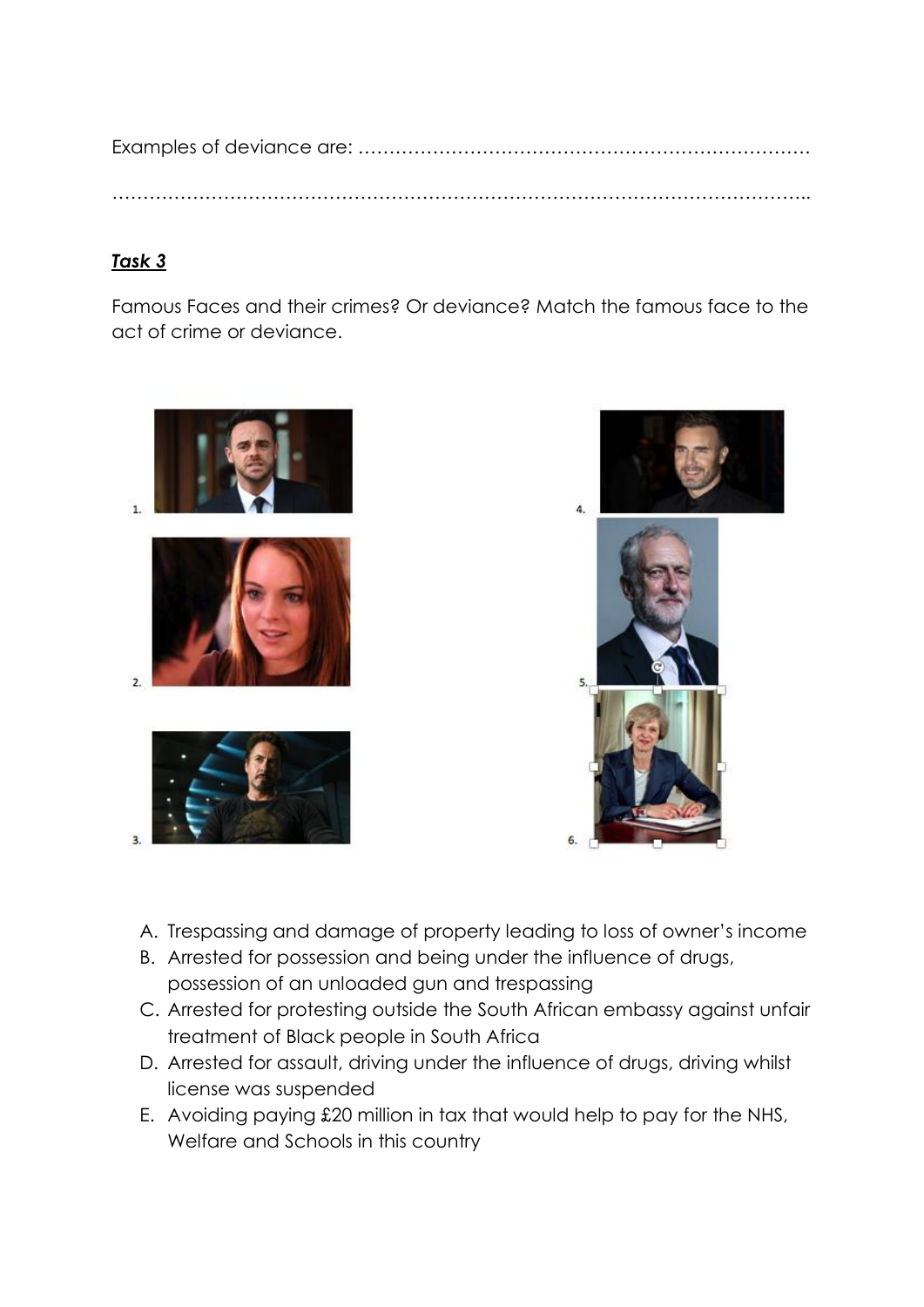F. Driving under the influence of alcohol and causing a collision injuring two other people

Answers at the end!

#### Task 4

Research the following types of crime. You need to understand the definition of the type of crime, the typical offender and the typical victim.

1. State Crime 2. White Collar Crime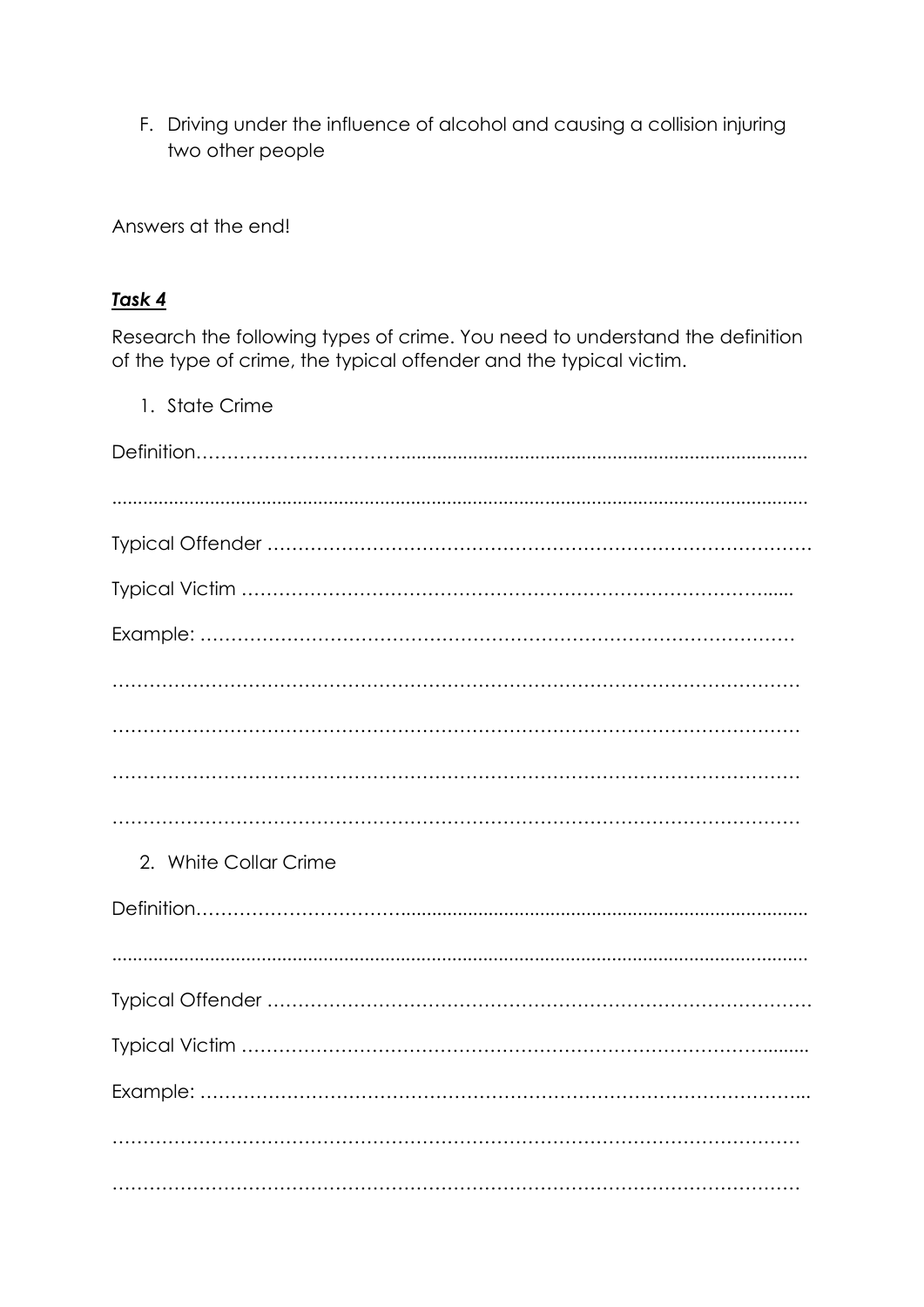| 3. Moral Crimes         |
|-------------------------|
|                         |
|                         |
|                         |
|                         |
|                         |
|                         |
|                         |
|                         |
|                         |
| 4. Technological Crimes |
|                         |
|                         |
|                         |
|                         |
|                         |
|                         |
|                         |
|                         |
|                         |

5. Hate Crime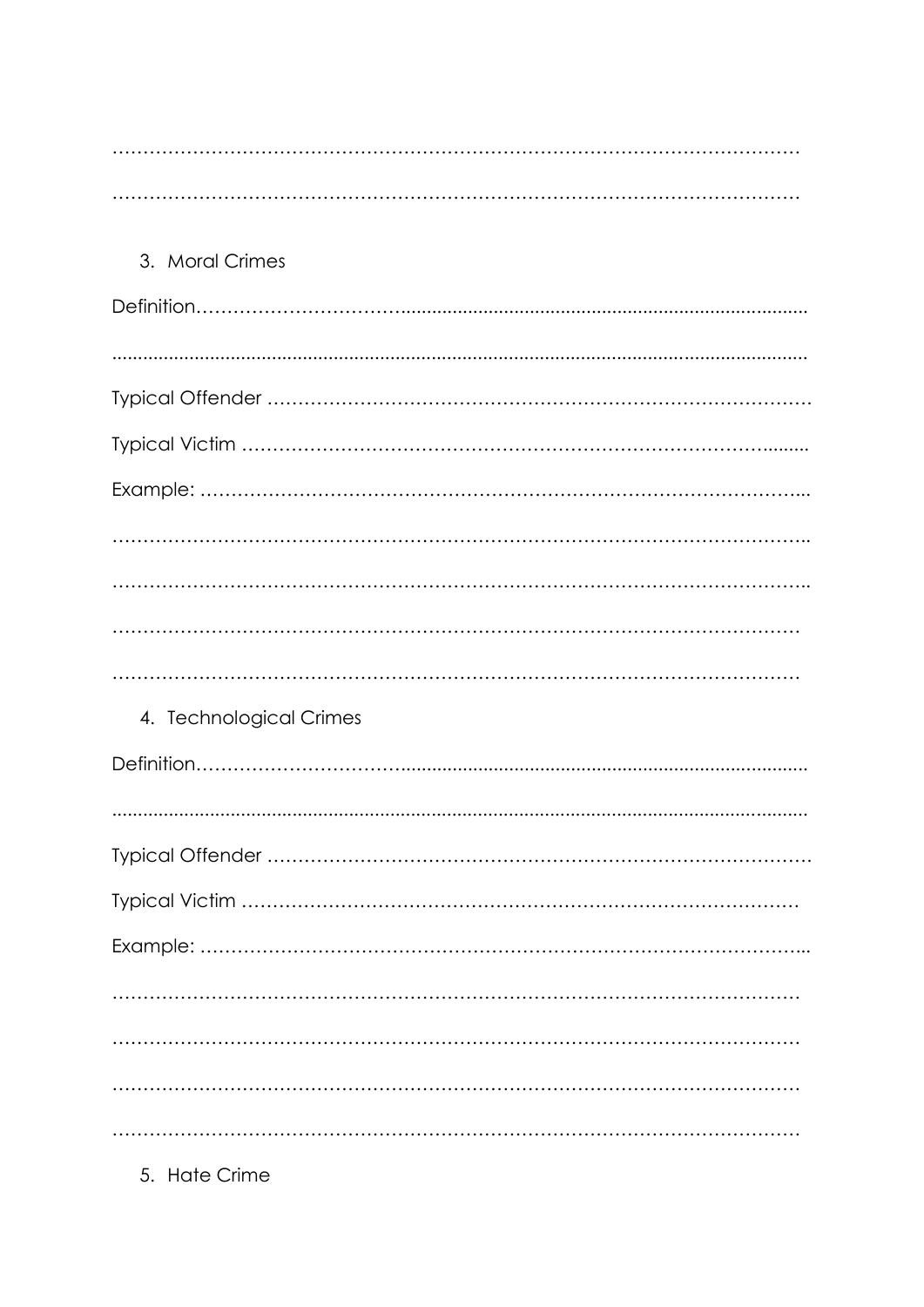Definition……………………………............................................................................... .......................................................................................................................................

#### *Task 5*

As part of your course you will have to look at campaigns that have caused a change in the law. You will also have to plan your own campaign.

Conduct research on one of the following campaigns. Find out what the **original crime** was that sparked the campaign; what the **aim** of the campaign was; what **methods** were used (eg. TV interviews, advertising, wristbands, petitions, T-shirts etc) and whether the campaign was **successful**.

Sarah's Law The Double Jeopardy Law Dignity in Dying Snowdrop Campaign Slow Down for Bobby Anti-Foxhunting Campaign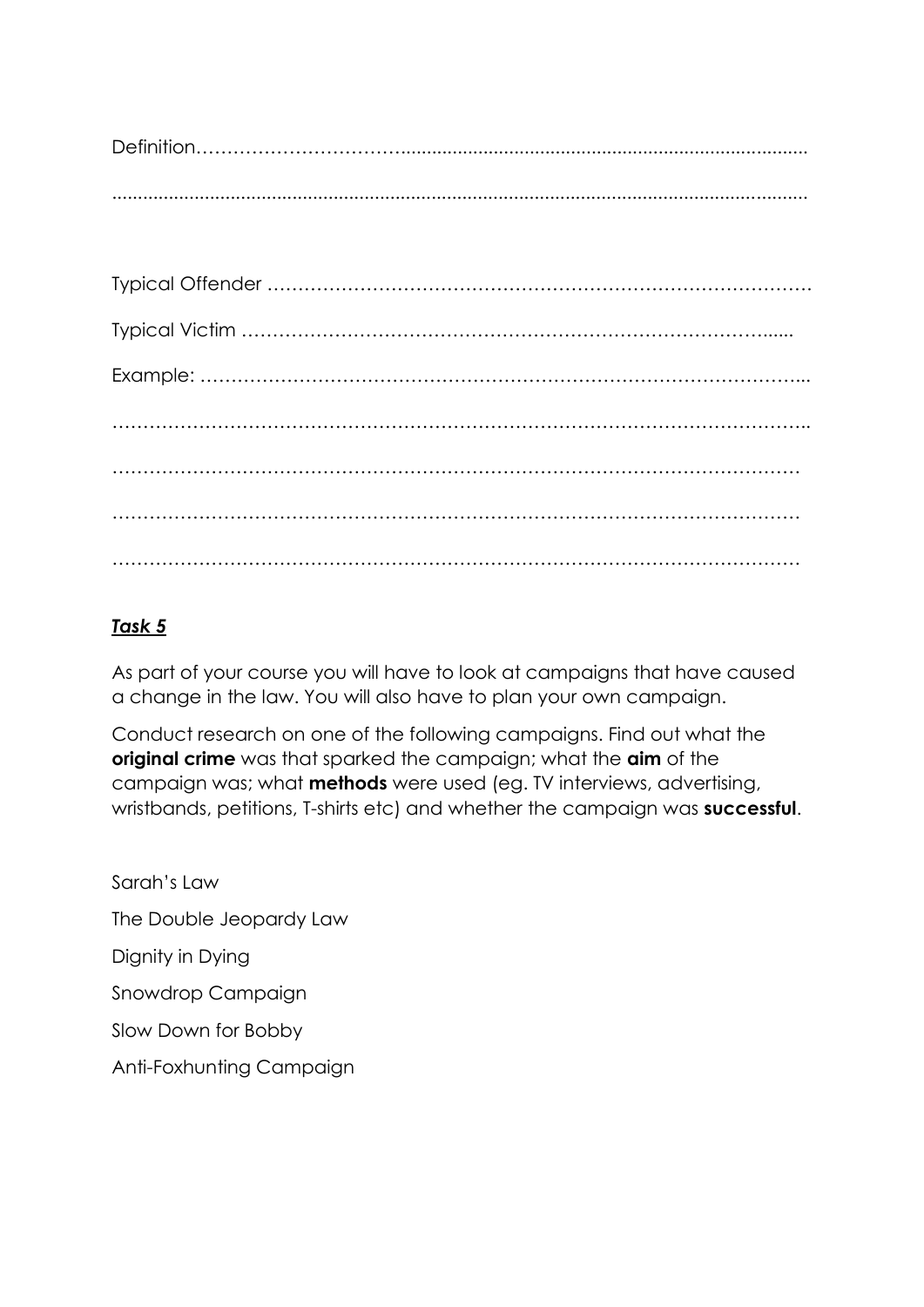### *Task 6*

Go to the Police UK website<http://www.police.uk/> Type in your local postcode and look at the crimes in the local area. Consider which crimes the police should be focusing their resources.

#### *Task 7*

Take the Eye Witness Testimony test. Watch the video. When it tells you to pause, write down what you remember about the criminal.

<https://www.youtube.com/watch?v=c6eknHXGM0c>

Description:

| Were you right? |
|-----------------|

Now look at how the unreliability of eye witness testimony can affect real cases.

<https://www.youtube.com/watch?v=u-SBTRLoPuo>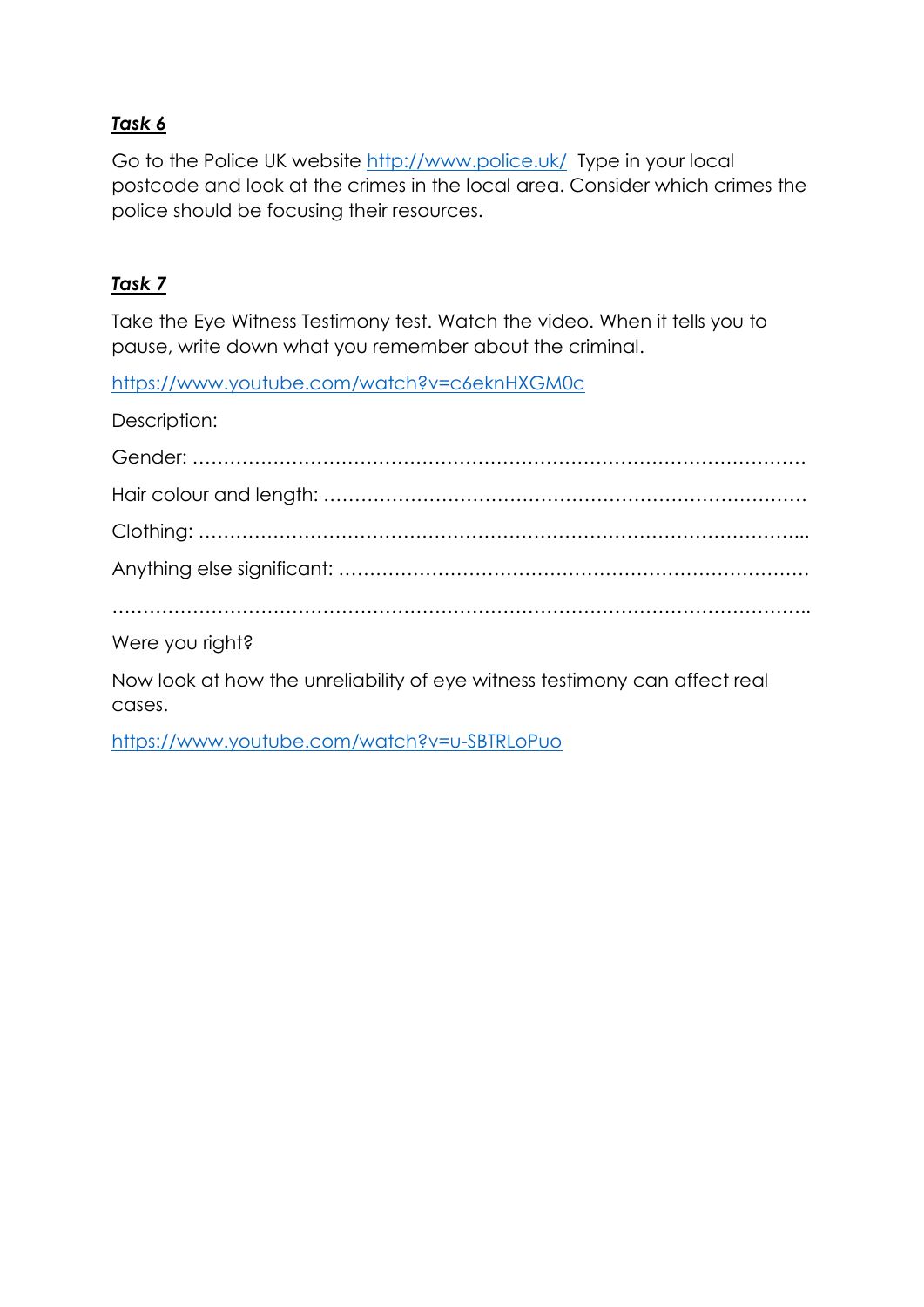### *Task 8: Key Words*

Find out what the following key words mean.

| <b>Key Term</b>        | <b>Definition</b> |
|------------------------|-------------------|
| Criminology            |                   |
|                        |                   |
| Crime                  |                   |
| Social Definition      |                   |
| Legal Definition       |                   |
| Deviance               |                   |
|                        |                   |
| Genocide               |                   |
|                        |                   |
| Nature/Nurture         |                   |
|                        |                   |
| Decriminalisation      |                   |
|                        |                   |
| Moral Panic            |                   |
|                        |                   |
| Norms                  |                   |
|                        |                   |
| <b>Civil Liberties</b> |                   |
|                        |                   |
| Statute                |                   |
|                        |                   |
| Miscarriage of justice |                   |
|                        |                   |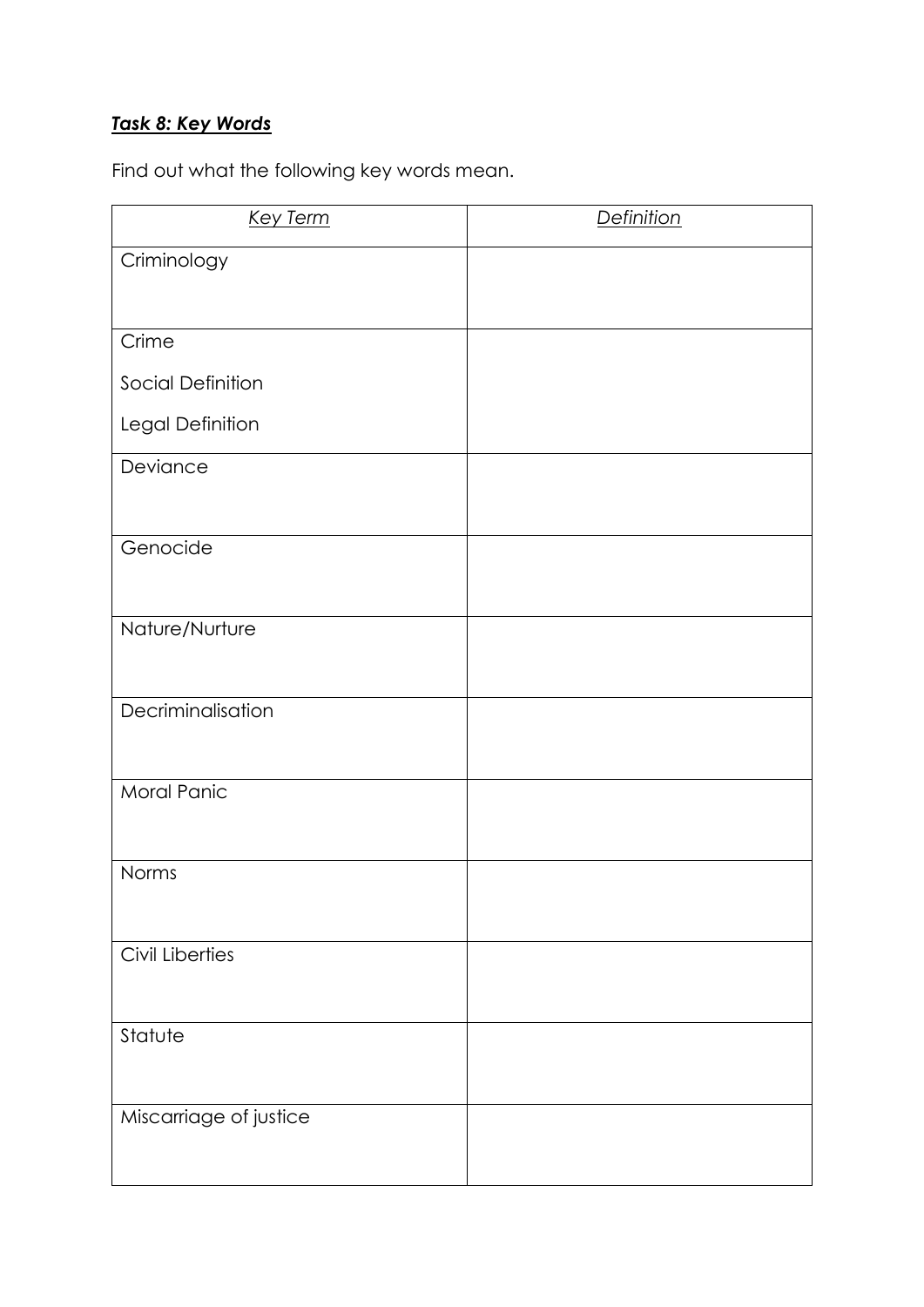## *Task 9*

# *Nature vs Nurture – The Big Debate*

There are many ways of explaining why certain people do things in certain ways. For example, biologists think that people behave as they do because they are controlled by nature. This is known as **Nature theory**. Humans are compared to animals and seen to act on **instinct**.



Sociologists believe that people behave as they do because they are taught how to behave. For example, the sociologist Michael Haralambos states, 'Human beings learn their behavior and use their intelligence whereas animals simply act on instinct.' This is known as **Nurture theory**. Nurture means the way you are brought up. It is also a reference to **socialization**, the lifelong process by which we learn our culture, values, norms and how to behave.

Research the childhood backgrounds of any notorious serial murderers such as Fred West or Harold Shipman. The focus should be on life history and not subsequent crimes. Thinking about what you have read about Nature and Nurture, which explanation could account for their criminal behaviour?

#### *Essay*

This essay is designed to allow you to demonstrate your understanding and writing skills.

You will be assessed on the quality of your written communication, organisation and the level to which you have understood and can use key concepts.